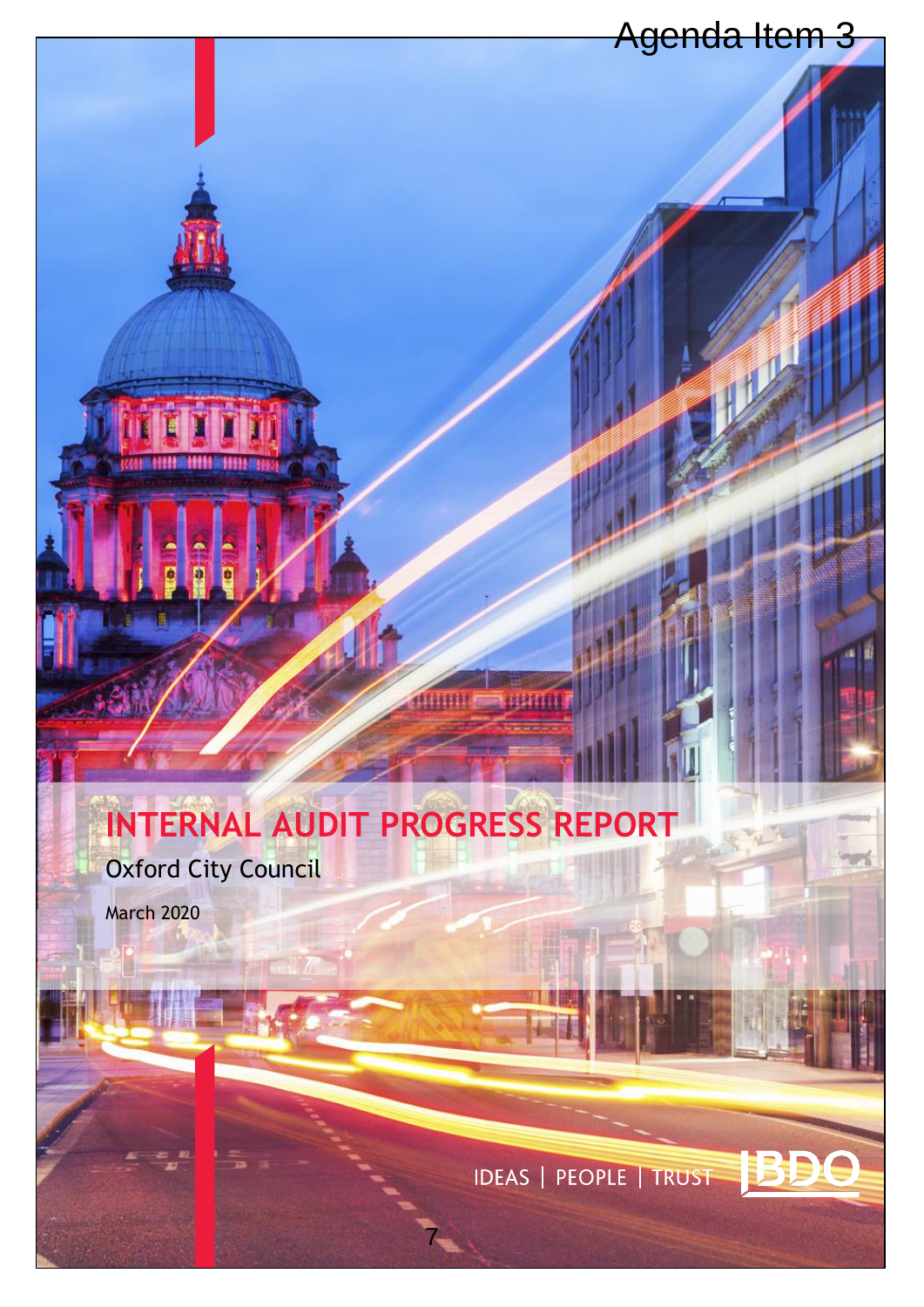# CONTENTS

| Progress against internal audit plan                                     |   |
|--------------------------------------------------------------------------|---|
| Executive Summary - High Level Business Continuity and Disaster Recovery | 5 |
| Local Government Sector Update                                           | 9 |
|                                                                          |   |

Appendices:

Definitions of assurance 13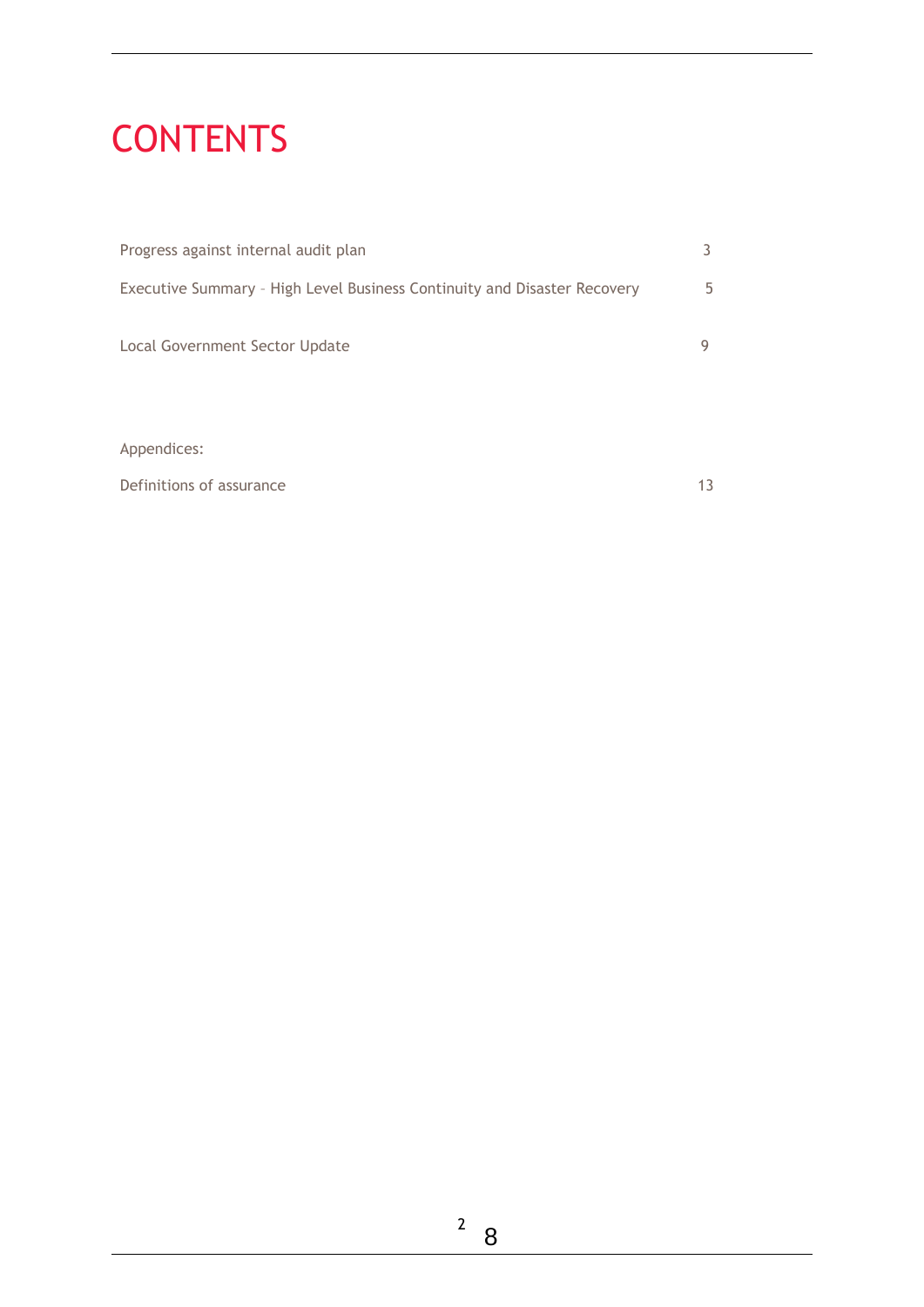# SUMMARY OF 2019/20 WORK

#### **Internal Audit**

This report is intended to inform the Audit Committee of progress made against the 2019/20 internal audit plan. It summarises the work we have done, together with our assessment of the systems reviewed and the recommendations we have raised. Our work complies with Public Sector Internal Audit Standards. As part of our audit approach, we have agreed terms of reference for each piece of work with the risk owner, identifying the headline and sub-risks, which have been covered as part of the assignment. This approach is designed to enable us to give assurance on the risk management and internal control processes in place to mitigate the risks identified.

#### **Internal Audit Methodology**

Our methodology is based on four assurance levels in respect of our overall conclusion as to the design and operational effectiveness of controls within the system reviewed. The assurance levels are set out in Appendix 1 of this report, and are based on us giving either "substantial", "moderate", "limited" or "no". The four assurance levels are designed to ensure that the opinion given does not gravitate to a "satisfactory" or middle band grading. Under any system we are required to make a judgement when making our overall assessment.

#### **2019/20 Internal Audit Plan**

We are making good progress in the delivery of the 2019/20 audit plan, and we are pleased to present the following reports to this Audit Committee meeting:

- Business Continuity and Disaster Recovery
- Follow up Report
- Internal Audit Plan 2020-21 and Strategic Plan 2020-23

We are also completing the fieldwork on the following audits:

- Graffiti and Street Appearance
- Enforcement Restructure

We anticipate presenting these reports at the next Audit Committee.

#### **Changes to the Plan**

The Council is in the midst of creating several capital influencing programmes as a response to the climate change emergency. The influencing programmes will be included in the scope of the Environment review however, these are not complete and we are unable to base our conclusions on these. Because of this, the Council has requested to move the Environment Audit review to the 2020- 21 audit plan.

Subject to the Audit Committees approval, the 15 days will be c/f to the 2020-21 audit plan.

#### **Process to Agree 2020/21 Audit Plan**

The Draft Audit Plan was discussed within the ODG meeting with all Heads of Service; the plan was subsequently presented to the S151 Officer on 21.02.2020. The Draft Internal Audit plan 2020 – 21 and Strategic plan 2020- 23 is presented in this committee for approval.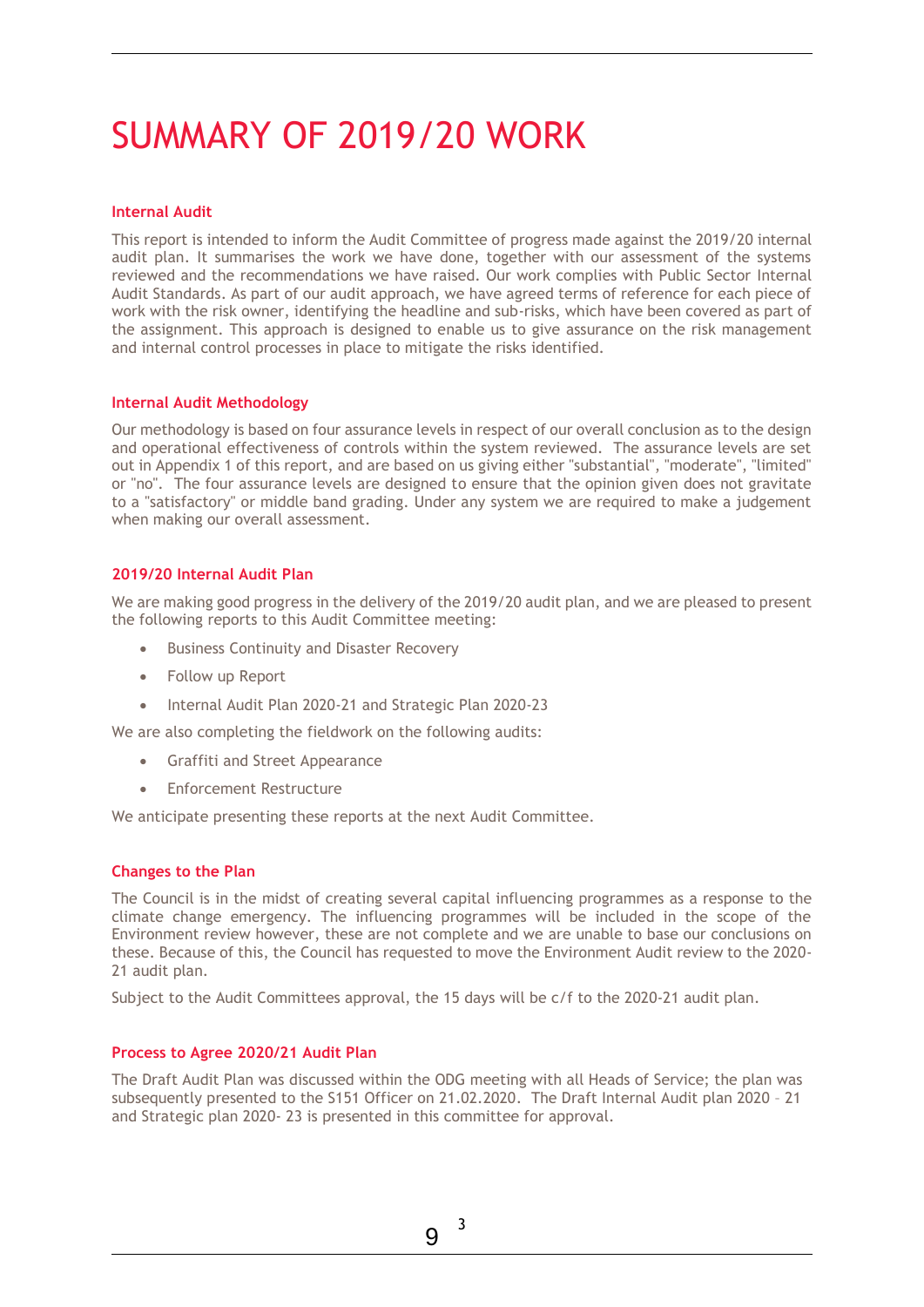# REVIEW OF 2019/20 WORK

| <b>Audit Area</b>                                                                                                            | <b>Audit</b><br><b>Days</b> | <b>Executive Lead</b> | Planning<br><b>Fieldwork</b><br>Reporting                                                                 |   | <b>Opinion</b><br>Effectiveness<br>Design |             |             |
|------------------------------------------------------------------------------------------------------------------------------|-----------------------------|-----------------------|-----------------------------------------------------------------------------------------------------------|---|-------------------------------------------|-------------|-------------|
| Audit 1: Accounts<br>Payable and<br>Procurement                                                                              | 18                          | Nigel Kennedy         | V                                                                                                         | V | $\checkmark$                              | Moderate    | Moderate    |
| Audit 2: ICT<br><b>General Control</b>                                                                                       | 12                          | Nigel Kennedy         | V                                                                                                         | V | v                                         | Substantial | Moderate    |
| Audit 3:<br><b>Collection Fund</b>                                                                                           | 12                          | Nigel Kennedy         | v                                                                                                         | V | $\checkmark$                              | Substantial | Substantial |
| <b>Audit 4: Treasury</b><br>Management High<br>Level                                                                         | 8                           | Nigel Kennedy         | v                                                                                                         | V | V                                         | Substantial | Substantial |
| Audit 4: Health<br>and Safety and<br><b>Fire Safety</b>                                                                      | 13                          | Helen Bishop          | v                                                                                                         | V | $\checkmark$                              | Substantial | Moderate    |
| Audit 5: Contract<br>Management                                                                                              | 15                          | Nigel Kennedy         | v                                                                                                         | V | v                                         | Moderate    | Moderate    |
| Audit 6: High<br><b>Level Business</b><br>Continuity,<br><b>Disaster Recovery</b><br>and Emergency<br><b>Planning Review</b> | 12                          | Helen Bishop          | v                                                                                                         | V | ✓                                         | Substantial | Moderate    |
| Audit 7:<br>Corporate<br>Performance                                                                                         | 13                          | Helen Bishop          | v                                                                                                         | V | v                                         | Moderate    | Moderate    |
| Audit 8:<br>Enforcement<br>Restructure                                                                                       | $\overline{12}$             | Nigel Kennedy         | v                                                                                                         |   |                                           |             |             |
| Audit 9: Events<br>Management                                                                                                | 12                          | lan Brooke            | V                                                                                                         | V | v                                         | Moderate    | Moderate    |
| Audit 10: Graffiti<br>and Street<br>Appearance                                                                               | 10                          | Jan Brooke            | v                                                                                                         | V | v                                         |             |             |
| Audit 11: Housing<br><b>Rents System</b>                                                                                     | 12                          | <b>Stephen Clarke</b> | Changes approved by the Committee in January 2020. This<br>review has been c/f to the 2020-21 Audit plan. |   |                                           |             |             |
| Audit 12:<br>Environment                                                                                                     | 15                          | Nigel Kennedy         | See changes to plan section on page 3, to be moved to 2020-21<br>Audit Plan.                              |   |                                           |             |             |
| Audit 13: Fusion<br>follow-up                                                                                                | $\overline{\mathbf{4}}$     | lan Brooke            | v                                                                                                         | V | v                                         | N/A         | N/A         |
| Audit 14: Election<br><b>Accounts</b>                                                                                        | 12                          | Anita Bradley         | v                                                                                                         | V | v                                         | Substantial | Moderate    |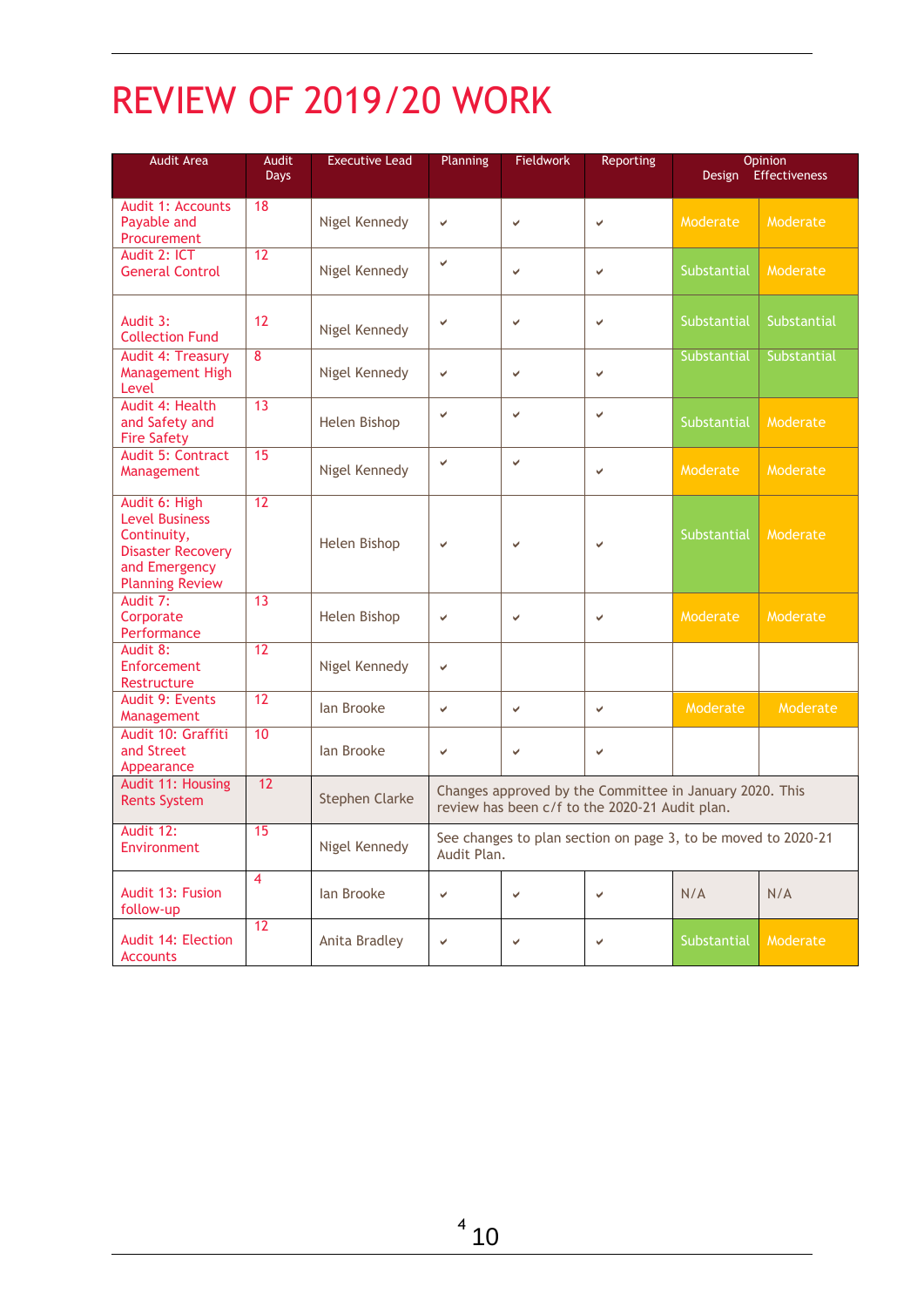# EXECUTIVE SUMMARY – High Level Business Continuity, Disaster Recovery and Emergency Planning Review

| <b>EXECUTIVE SUMMARY</b>                             |             |                |                                                                                                      |  |  |
|------------------------------------------------------|-------------|----------------|------------------------------------------------------------------------------------------------------|--|--|
| LEVEL OF ASSURANCE: (SEE APPENDIX I FOR DEFINITIONS) |             |                |                                                                                                      |  |  |
| Design                                               | Substantial |                | There is a sound system of internal control designed to achieve<br>system objectives.                |  |  |
| <b>Effectiveness</b>                                 | Moderate    |                | Evidence of non-compliance with some controls that may put some of<br>the system objectives at risk. |  |  |
| SUMMARY OF RECOMMENDATIONS: (SEE APPENDIX I)         |             |                |                                                                                                      |  |  |
| High                                                 |             | $\Omega$       |                                                                                                      |  |  |
|                                                      |             |                |                                                                                                      |  |  |
| Medium                                               |             | $\overline{2}$ |                                                                                                      |  |  |
| Low                                                  |             | $\Omega$       |                                                                                                      |  |  |
| <b>TOTAL NUMBER OF RECOMMENDATIONS: 2</b>            |             |                |                                                                                                      |  |  |

### BACKGROUND:

The Council performs a number of essential and statutory functions. Effective Business Continuity and Disaster Recovery arrangements enable the Council to restore service delivery without undue delay in the event that an unplanned event prevents normal systems and processes occurring. Good planning will enable prioritization of work to restore affected services, and identify the key contacts, resources and processes to return to stability of operations.

Recent incidents affecting Local Authorities have highlighted the reality of the risks and the necessity for Councils to be prepared - South Oxfordshire District Council was the victim of an arson attack in 2015, and more recently Lincolnshire County Council Services were affected by a ransomware computer virus. The inability to maintain key services in exceptional circumstances (business continuity) has been identified as a key corporate risk (no. 38). The arrangements enable shared resources and expertise, and cross Council incident support through an increased pool of trained staff.

In 2016 the responsibility for Business Continuity moved to Financial Services. In that same year we undertook an audit in this area which led to a Limited Audit Opinion. After this Zurich were appointed to improve the control environment.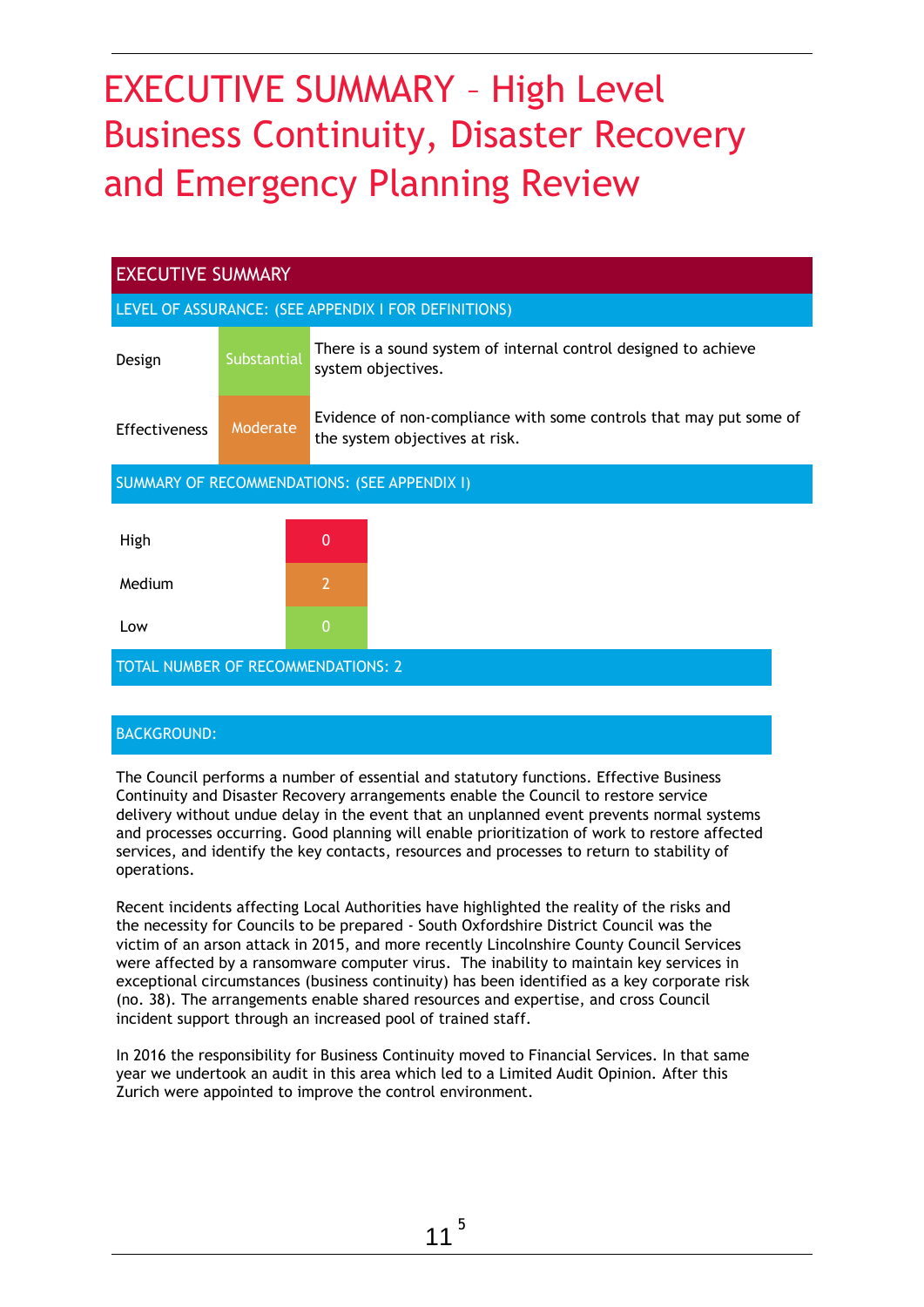### GOOD PRACTICE:

- We confirmed senior management have completed a risk assessment and a business impact assessment in order to determine and define their recovery time objectives.
- Existing plans are in line with the Council's corporate structure and cover the necessary key contacts for employee guidance on who to raise incidents with in each department
- We confirmed that the Corporate Business Continuity Plan has adequate coverage to ensure that the Council's service areas that rely on systems and servers not highlighted in a specific plan are addressed.
- The Council has conducted a criticality assessment in the corporate business continuity plan, system and server incidents are categorised into three timeframes; 1 day, 1 week & 1 month, with 1 month being the longest time required for noncritical systems to being operationally effective.
- We confirmed that the key contacts and responsible officers in the event of an incident have been referred to as set out in the corporate business continuity plan.
- The Council have an IT Disaster Recovery Plan in place and we confirmed that procedures were documented in the event of an incident occurring, ensuring that senior management are aware of their responsibilities through workshop events that were held. Key contacts from the 3rd party suppliers (SCC) have been set out and referred to in the plan.
- The continuity plans in place include a review of the Horspath road offices with plans to expand to another office further to ensure all service areas that are required to perform critical functions for the Council can operate effectively. The service areas that do not require a connection to the LAN to perform their tasks are assigned to work remotely.
- There was sufficient evidence to showcase how members of staff would get to Horspath road with each BCP including a map towards the end with directions for employees to follow in the event where the site would be needed.
- Workshops for senior management took place explaining why a business continuity plan should be in place. This made sure every department was aware of their individual responsibilities towards the business continuity plan. After this, senior management in all departments drafted their section of the Business Continuity Plan and this was then reviewed by Zurich the third party risk management provider.

### KEY FINDINGS:

| Finding                                                                                                                                                                                                                                                                                                                                                                                                         | <b>Summary of Recommendations</b>                                                                                                                                                                                                                                                                                                                                                                         | Owner             | Due date         |
|-----------------------------------------------------------------------------------------------------------------------------------------------------------------------------------------------------------------------------------------------------------------------------------------------------------------------------------------------------------------------------------------------------------------|-----------------------------------------------------------------------------------------------------------------------------------------------------------------------------------------------------------------------------------------------------------------------------------------------------------------------------------------------------------------------------------------------------------|-------------------|------------------|
| In the business continuity plans<br>review spreadsheet the Council<br>currently have in place, there was<br>no reference made towards the<br>testing of the service areas'<br>business continuity plans and no<br>confirmations within the<br>spreadsheet that confirms that<br>testing of the plans is undertaken<br>on an annual basis amongst all<br>service areas that have a plan.<br>(Medium - finding 1) | The Council should implement<br>annual testing for the plans to<br>ensure that potential threats to<br>critical systems and servers in<br>specific service areas are<br>identified to aid the Council in<br>preparations, ensuring potential<br>damages are mitigated for<br>critical systems and servers as<br>well as key data used in the day<br>to day functioning of the<br>Council's service areas. | <b>Bill Lewis</b> | December<br>2019 |
|                                                                                                                                                                                                                                                                                                                                                                                                                 | <b>Management Response:</b><br>Agreed: The Council operates<br>and will continue to operate<br>biennial testing of the<br>Corporate Business Continuity<br>plan. Additional reviews will be                                                                                                                                                                                                               |                   |                  |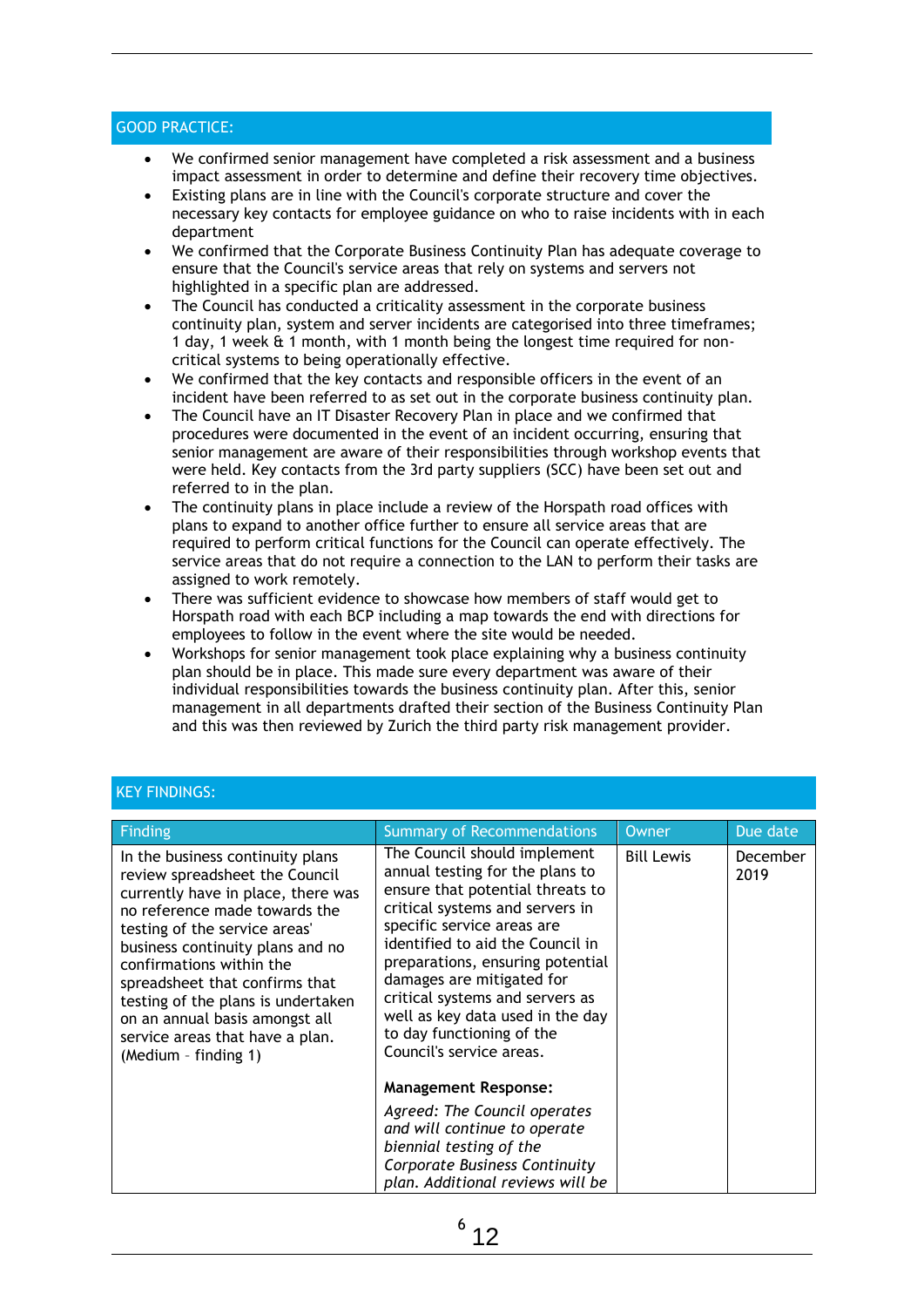Overall, we conclude that the control framework in place for the management of Business Continuity and Disaster Recovery Planning within the Council is adequately designed and operationally effective, but management need to address the areas of risk identified from this review to ensure a robust approach is maintained.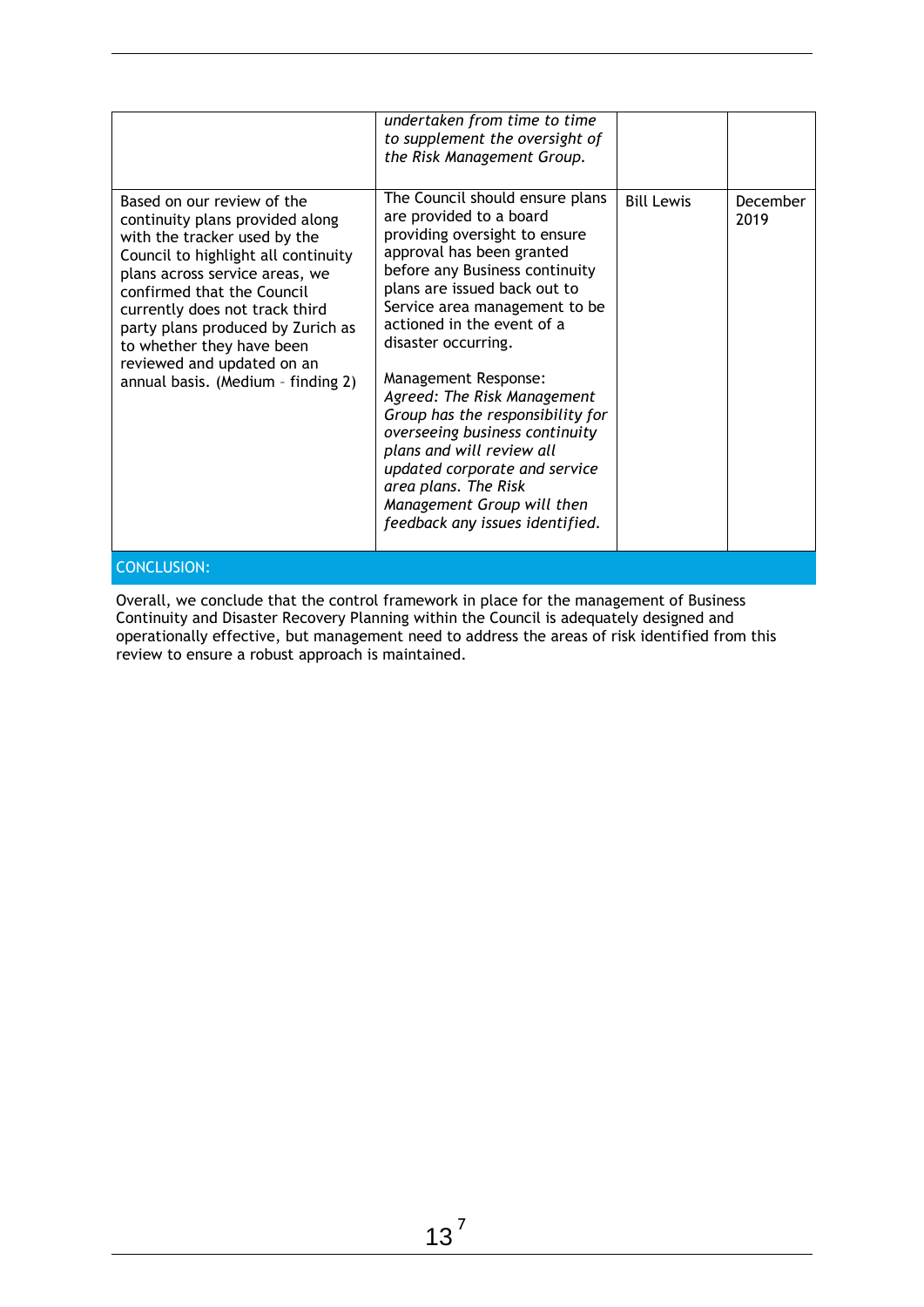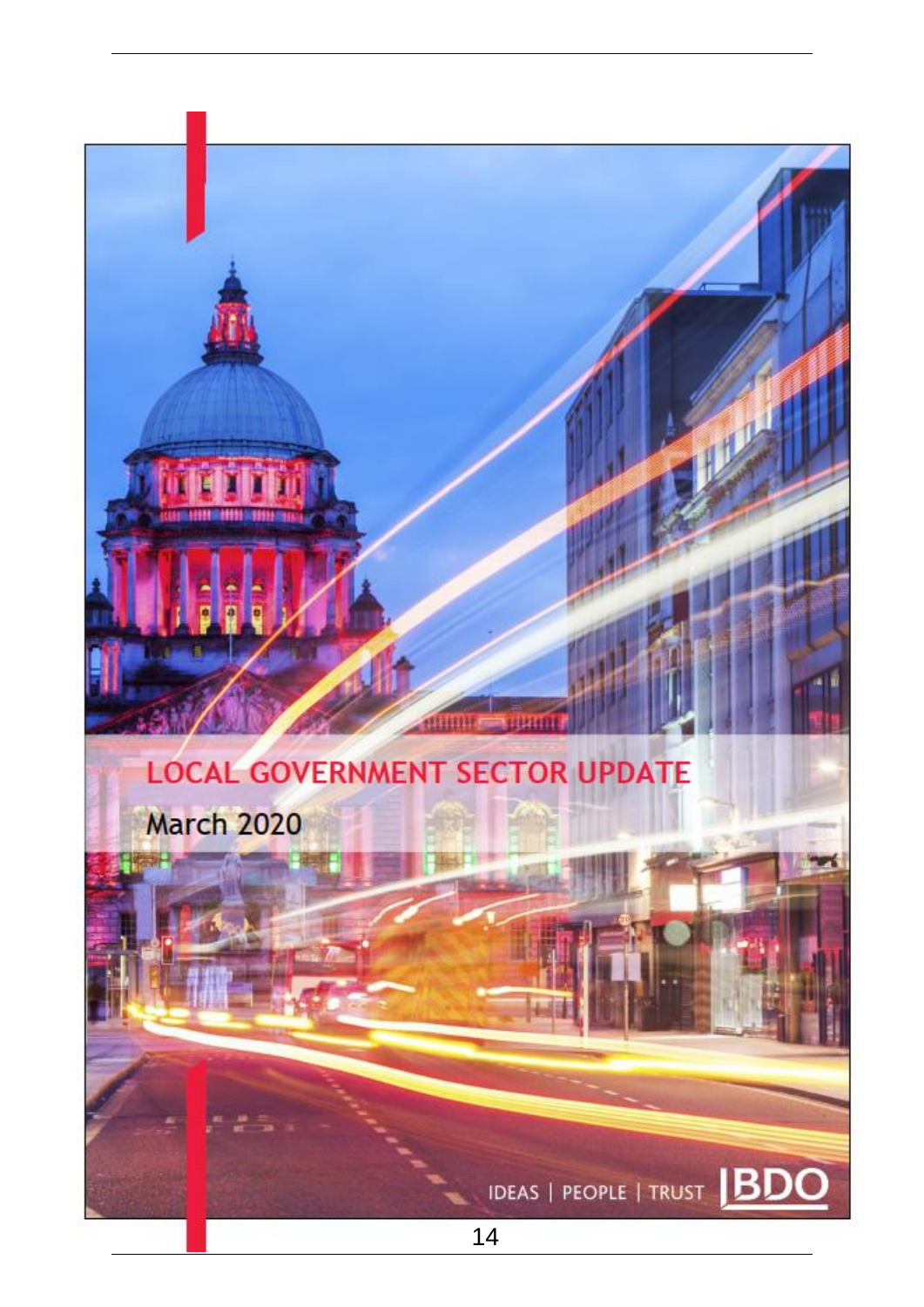### **SECTOR UPDATE**

Our quarterly Local Government briefing summarises recent publications and emerging issues relevant to Local Authorities that may be of interest to your organisation. It is intended to provide a snapshot of current issues for senior managers, directors and members.

#### **FINANCE**

#### **'Alarm bells' ring over 14-fold boom in council commercial property investment**

A [report](file://///Users/editorialmac/Downloads/Local%20authority%20investment%20in%20commercial%20property%20report.pdf) from the National Audit Office urged the government to look again at the framework in place to protect taxpayer money from risks involved in investing in property such as offices and [shopping centres.](https://www.publicfinance.co.uk/news/2019/09/council-investment-shopping-centres-predicted-reach-ps1bn-mark)

The watchdog found that town halls in England spent £6.6bn on commercial property between 2016-17 and 2018-19 - 14.4 times higher than the preceding three years.

Relying on this type of investment leaves councils open to risk caused by an economic recession.

Meg Hillier, chair of the Public Accounts Committee, said: "Given [local authorities](https://www.publicfinance.co.uk/topics/local-government) have faced such big cuts, it is understandable that many might take part in risky investments to get more money in. "However, a fourteen-fold increase in spend on commercial property raises serious alarm bells."

[https://www.publicfinance.co.uk/news/2020/02/alarm-bells-ring-over-14-fold-boom-council](https://www.publicfinance.co.uk/news/2020/02/alarm-bells-ring-over-14-fold-boom-council-commercial-property-investment)[commercial-property-investment](https://www.publicfinance.co.uk/news/2020/02/alarm-bells-ring-over-14-fold-boom-council-commercial-property-investment)

#### **LGA: £80m from PWLB rate hike should be given back to councils**

In its 2020 [Budget submission](https://www.local.gov.uk/sites/default/files/documents/LGA%202020%20Budget%20submission%20FINAL.pdf) the [Local Government Association](https://www.publicfinance.co.uk/tags/local-government-association) estimated that the government could receive as much as £80m due to the rate hike and it should used to support the sector.

"The income received by the government from the rate rise must be reused in the form of additional funding for local government," the LGA said.

As an alternative, the LGA called for a scheme similar to the Local Infrastructure Rate, introduced in the 2017 Autumn Budget, which allowed councils in England to borrow up to £1bn with a discounted interest rate of 60 basis points for infrastructure projects.

"Now that standard [PWLB rates are higher](https://www.publicfinance.co.uk/news/2020/01/pwlb-rate-hike-caused-dismay-says-lga) it is vital that the opportunity is taken to implement a similar scheme in the [2020 Spring Budget](https://www.publicfinance.co.uk/news/2020/01/javid-sets-march-budget-date) for crucial projects, including housing, to enable councils to deliver schemes vital to the National Infrastructure Strategy which would otherwise be under threat," the group said.

The LGA noted that councils have increasingly been relying on their own resources to fund capital projects with central government grant falling by £600m between 2014-15 and 2018-19.

[https://www.publicfinance.co.uk/news/2020/02/lga-ps80m-pwlb-rate-hike-should-be-given](https://www.publicfinance.co.uk/news/2020/02/lga-ps80m-pwlb-rate-hike-should-be-given-back-councils)[back-councils](https://www.publicfinance.co.uk/news/2020/02/lga-ps80m-pwlb-rate-hike-should-be-given-back-councils)

#### **Nearly all local authorities expected to raise council tax and fees**

Among the 152 councils that responded to research, released by the [Local Government](https://lgiu.org/wp-content/uploads/2020/02/LGIU-State-of-local-government-finance-2020.pdf)  [Information Unit,](https://lgiu.org/wp-content/uploads/2020/02/LGIU-State-of-local-government-finance-2020.pdf) 93% plan to increase council tax by more than 1.5%. The 2019-20 threshold to which [local authorities](https://www.publicfinance.co.uk/topics/local-government) could raise council tax to avoid a referendum was 3%.

Of the respondents, 97% said they plan to increase fees and charges in 2020-21, with 14% feeling they will have to raise them by the "maximum possible amount", the think-tank found.

Jonathan Carr-West, chief executive of the LGiU, said in the report: "The state of local government finances is dire. It is simply unacceptable that the government has let things get to this point.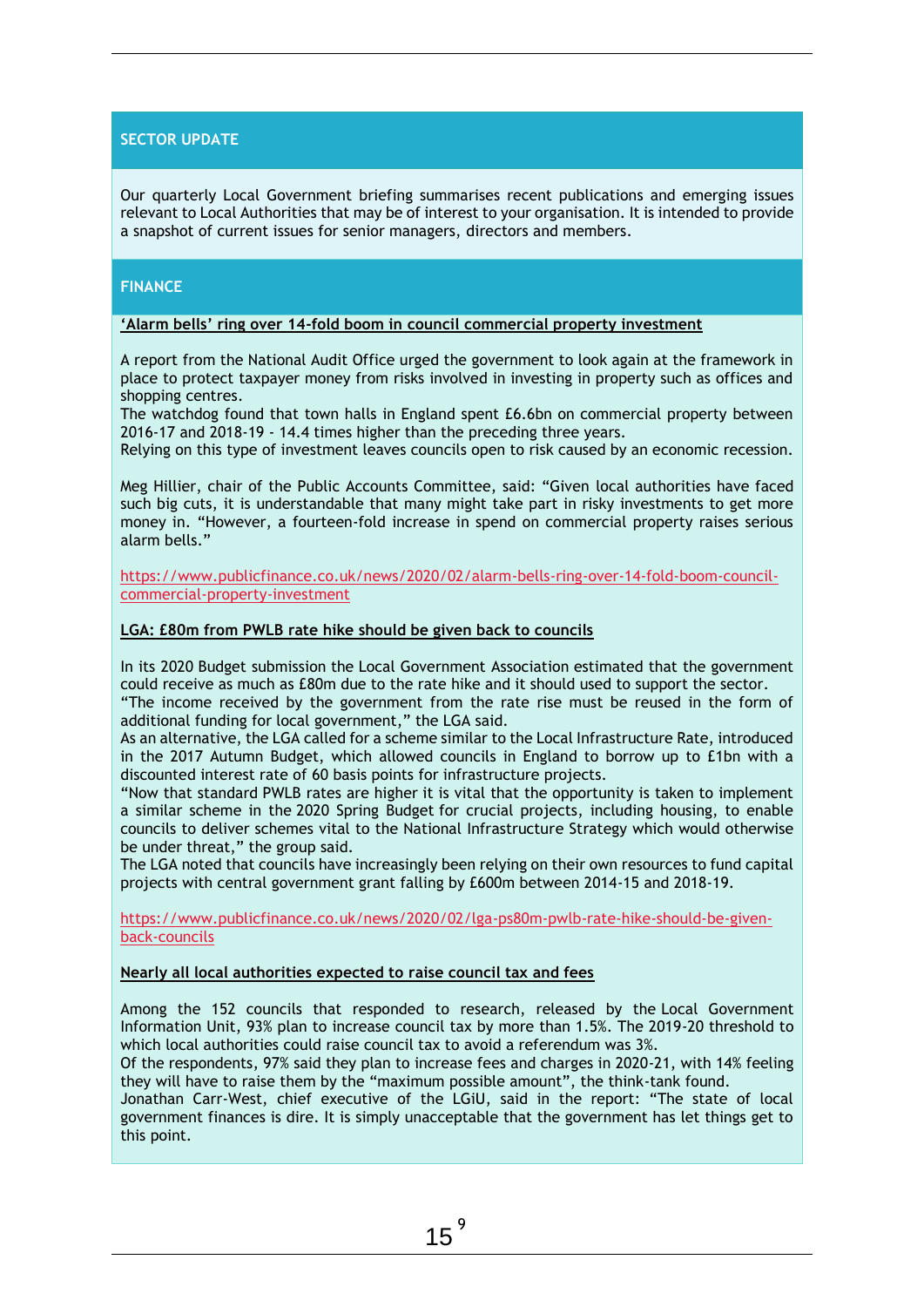**[https://www.publicfinance.co.uk/news/2020/02/nearly-all-local-authorities-expected-raise](https://www.publicfinance.co.uk/news/2020/02/nearly-all-local-authorities-expected-raise-council-tax-and-fees)[council-tax-and-fees](https://www.publicfinance.co.uk/news/2020/02/nearly-all-local-authorities-expected-raise-council-tax-and-fees)**

#### **Government 'failing' to act on audit changes two years after Carillion**

Two years on from the collapse of outsourcing giant Carillion, Unite, the UK's biggest union, has accused the government of failing to act on weaknesses in the UK audit system.

Unite said that the government has done "exactly nothing" to overhaul the system after the firm's demise left thousands without jobs and left major projects hanging in the balance.

The union highlighted a Carillion-led project at the Royal Liverpool hospital, which was 85% complete when the firm collapsed in [January 2018.](https://www.publicfinance.co.uk/news/2018/01/public-sector-looks-ways-plug-gap-left-carillion)

The hospital was originally due to be completed in 2017 but will not be finished until 2022.

Several reviews into Carillion's collapse are currently underway including by the [National Audit](https://www.publicfinance.co.uk/news/2019/08/nao-focuses-local-government-commercialisation)  [Office,](https://www.publicfinance.co.uk/news/2019/08/nao-focuses-local-government-commercialisation) the Financial Reporting Council and the Official Receiver. But none have been published yet.

[https://www.publicfinance.co.uk/news/2020/01/government-failing-act-audit-changes-two](https://www.publicfinance.co.uk/news/2020/01/government-failing-act-audit-changes-two-years-after-carillion)[years-after-carillion](https://www.publicfinance.co.uk/news/2020/01/government-failing-act-audit-changes-two-years-after-carillion)

#### **Public sector procurement grew by 17% last year**

UK public sector spend on procurement increased by 17% to £93bn in the last year, according to a data provider on government contracts.

Tussell's [2019 in UK public procurement](https://www.tussell.com/insights/public-sector-market-grows-by-17-in-2019) report found that 2,076 public sector buyers awarded 45,216 contracts to 16,218 suppliers.

The total value of contracts grew from £79bn in 2018 to £93bn in 2019 "despite political uncertainty", Tussell said.

Of the £93bn total, £40bn came from central government contracts followed by £23bn from local government.

Housing associations spent £9.3bn on [procurement](https://www.publicfinance.co.uk/tags/procurement) and the NHS spent £7.4bn. "other" public bodies, according to Tussell, spent a further £13bn.

The single largest buyer was the Ministry of Defence, which spent nearly £15bn on procurement, followed by Peabody housing association which spent £8.08bn. Tussell said that it expects the [outsourcing market](https://www.publicfinance.co.uk/tags/outsourcing) to grow again in 2020.

<https://www.publicfinance.co.uk/news/2020/01/public-sector-procurement-grew-17-last-year>

#### **IT**

#### **Breaking from the herd to meet threat of cyber-attack**

Last year we launched a white paper which reflected on digital and technology trends. The shift to truly digitally enabled services will become ubiquitous but these in turn bring new threats. Freedom of information requests have revealed that over the first half of 2019 UK councils suffered 263 million cyber-attacks. That's an average of 800 an hour. The current model of cyber defence is a kind of 'herd protection'. We learn from those that are breached and as quickly as possible we create a defence and share it.

Local government has done pretty well in cyber defence, but the model only works well if you are not the first to be attacked. So, as the internet of things takes off in care and other areas of our communities, it's clear that the current reactive model to cyber defence will be severely tested. There are already some powerful lessons to be learned from other countries. It is now possible to put cyber defence on the front foot; you don't need to have seen the type of attack before to trap it and kill it.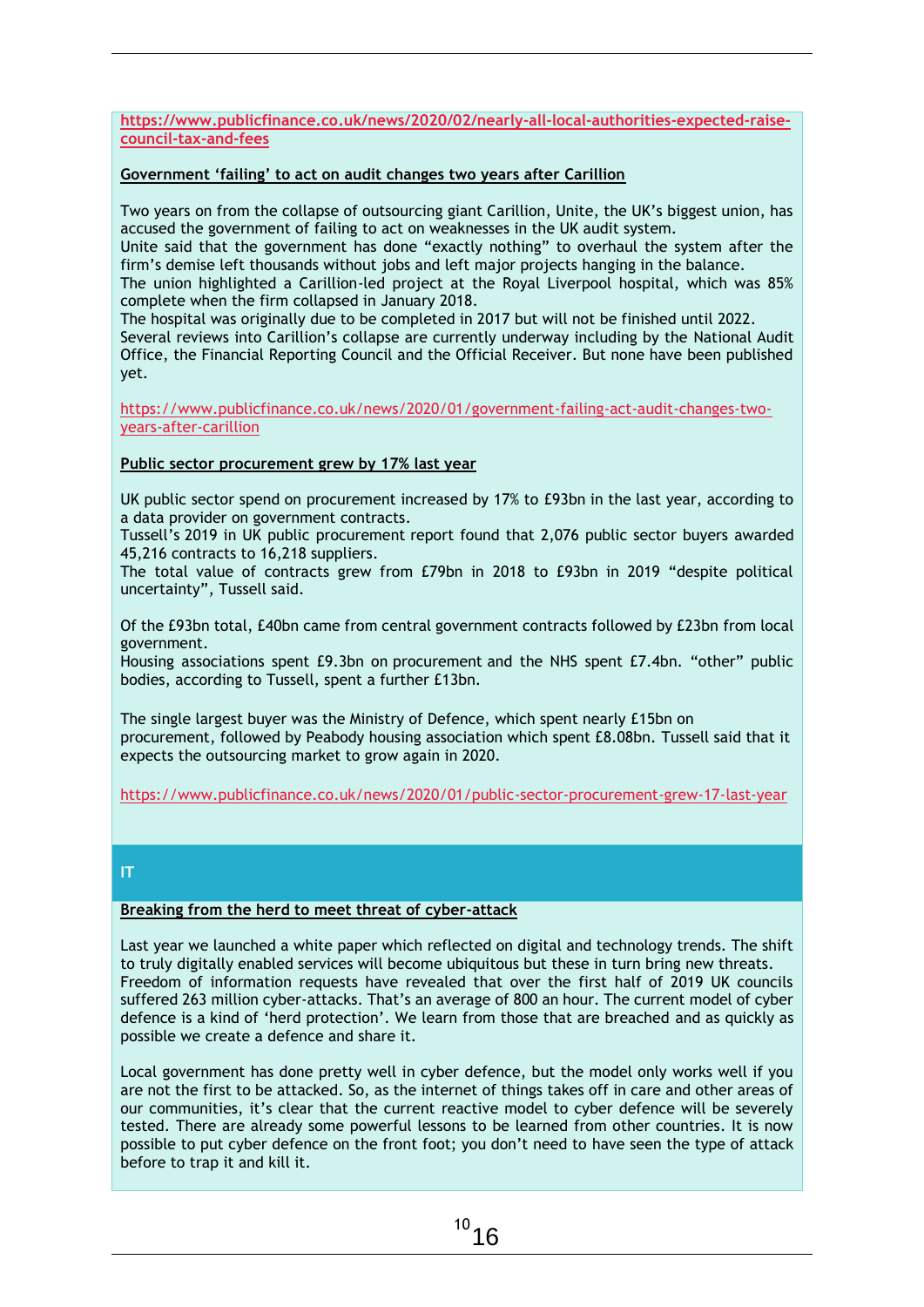[https://www.lgcplus.com/services/health-and-care/how-councils-can-collaborate-to-harness](https://www.lgcplus.com/services/health-and-care/how-councils-can-collaborate-to-harness-the-power-of-social-care-data-05-02-2020/)[the-power-of-social-care-data-05-02-2020/](https://www.lgcplus.com/services/health-and-care/how-councils-can-collaborate-to-harness-the-power-of-social-care-data-05-02-2020/)

#### **Environment**

#### **One in 19 deaths linked to air pollution in cities, research finds**

A Centre for Cities report, out today, found that people living in southern cities are more likely to die from [toxic air,](https://www.publicfinance.co.uk/news/2020/01/councils-doubt-powers-improve-air-quality-survey-reveals-0) and air pollution deaths are 25 times higher than the national rate of deaths from traffic accidents.

London and Slough have the highest percentage of deaths linked to the deadly toxin PM2.5, at 6.4%. Aberdeen has the lowest number of deaths linked to the toxin at just 3%, followed by Dundee at 3.1%. [Centre for Cities](https://www.centreforcities.org/) found that 62% of roads monitored in UK cities exceed World Health Organisation guidelines for PM2.5, though these levels are still legal in England, Wales and Northern Ireland.

In 19 cities, all monitored roads are breaching the WHO guideline, potentially exposing 14 million people to the pollutant every day, the research unit said.

Researchers said that [transport](https://www.publicfinance.co.uk/topics/transport) is a big source of pollution but burning fuels is another major cause. Half of deadly PM2.5 taxins generated in cities come from sources such as wood burning stoves and coal fires, the report said

[https://www.publicfinance.co.uk/news/2020/01/one-19-deaths-linked-air-pollution-cities](https://www.publicfinance.co.uk/news/2020/01/one-19-deaths-linked-air-pollution-cities-research-finds)[research-finds](https://www.publicfinance.co.uk/news/2020/01/one-19-deaths-linked-air-pollution-cities-research-finds)

#### **Government adviser cautions against 'deluded' net zero carbon goal**

A government climate change adviser has warned councils that setting 'net zero' carbon emissions targets could create "very serious unintended consequences".

Dieter Helm, professor of energy policy at Oxford University, said the only form of net zero that should count is "net zero carbon consumption", which also takes into account the carbon cost of our consumer products imported in from abroad.

Prof Helm told the Local Government Association's climate emergency conference on Wednesday that he was "really concerned with deluding people with the idea that if we get to net zero on carbon territorial reduction by 2030, we will no longer be causing climate change".

**[https://www.lgcplus.com/services/environment/government-adviser-cautions-against](https://www.lgcplus.com/services/environment/government-adviser-cautions-against-deluded-net-zero-carbon-goal-24-01-2020/)[deluded-net-zero-carbon-goal-24-01-2020/](https://www.lgcplus.com/services/environment/government-adviser-cautions-against-deluded-net-zero-carbon-goal-24-01-2020/)**

#### **HOUSING**

**Government pledges £16.6m for domestic violence victims**

The government has pledged £16.6m to fund 75 projects providing refuge to victims of domestic violence and their children.

Housing and communities secretary Robert Jenrick today said the funding for councils would help up to 43,000 victims and end a "postcode lottery" of support for those fleeing abusive relationships.

The announcement follows a pledge by the governm[ent in last year's Queen's speech](https://www.gov.uk/government/news/housing-secretary-confirms-new-support-for-survivors-of-domestic-violence) to impose a legal requirement on every council to provide accommodation-based support by amending the Domestic Abuse Bill, which will be reintroduced to the House of Commons shortly.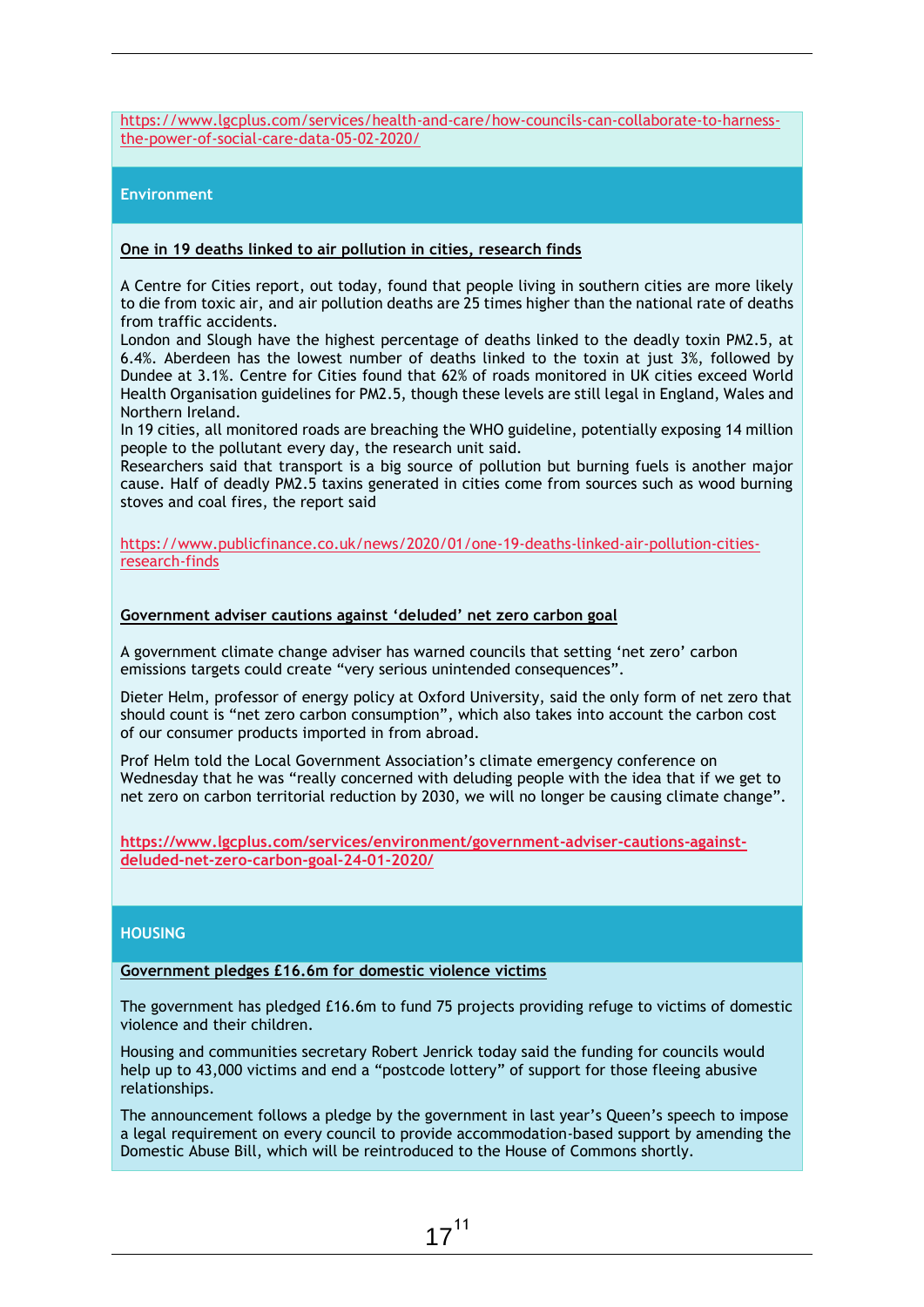[https://www.lgcplus.com/services/housing/government-pledges-16-6m-for-domestic-violence](https://www.lgcplus.com/services/housing/government-pledges-16-6m-for-domestic-violence-victims-17-02-2020/)[victims-17-02-2020/](https://www.lgcplus.com/services/housing/government-pledges-16-6m-for-domestic-violence-victims-17-02-2020/)

#### **Councils must start cladding enforcement by end of the month**

Councils will be expected to start enforcement against building owners who have not started remediation work to remove unsafe Aluminium Composite Material (ACM) cladding from their buildings by the end of this month, the government has announced.

Officials from the Ministry of Housing, Communities & Local Government will work with local authorities to "support enforcement options" if a clear plan for remediation is not provided by building owners by the end of January.

The government will also begin naming and shaming the building owners who have been "too slow to act".

The [announcement](https://www.gov.uk/government/news/new-measures-to-improve-building-safety-standards?utm_source=3198b094-35f9-408b-a060-9df5c3700dca&utm_medium=email&utm_campaign=govuk-notifications&utm_content=immediate) was made as part of a raft of new measures being proposed to improve fire safety in high rise buildings in the wake of the Grenfell Tower fire, including the creation of a new building and safety regulator and the appointment of a chief inspector of buildings to speed up remediation work . The government is also to consult on lowering the height threshold for buildings requiring sprinklers from the current 30 metres and for the use of combustible materials on buildings from the current 18 metres.

[https://www.lgcplus.com/services/housing/councils-must-start-cladding-enforcement-action](https://www.lgcplus.com/services/housing/councils-must-start-cladding-enforcement-action-by-end-of-the-month-21-01-2020/)[by-end-of-the-month-21-01-2020/](https://www.lgcplus.com/services/housing/councils-must-start-cladding-enforcement-action-by-end-of-the-month-21-01-2020/)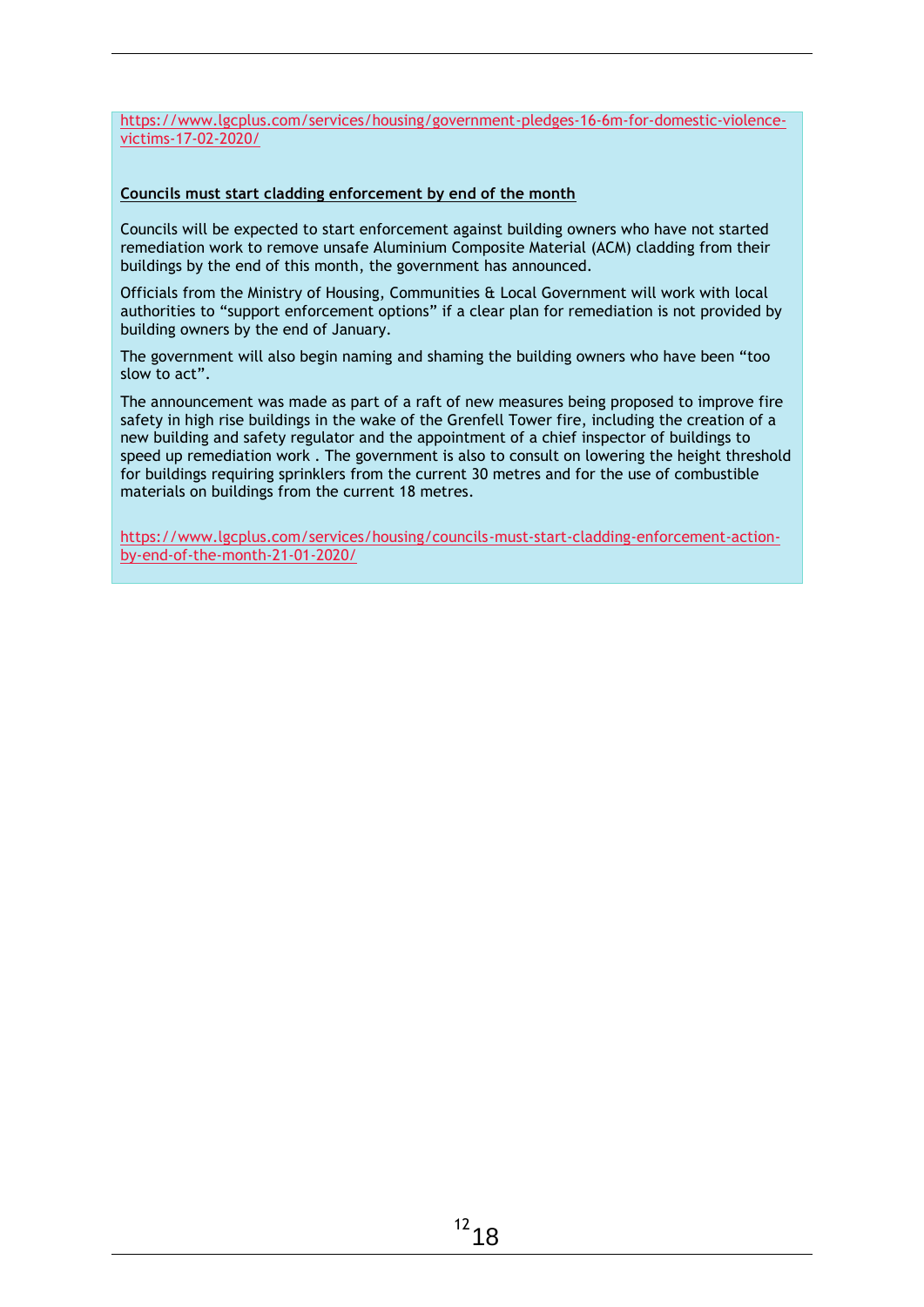### APPENDIX 1 OPINION SIGNIFICANCE DEFINITION

| Level of<br><b>Assurance</b> | <b>Design Opinion</b>                                                                                                                                                                                             | <b>Findings from review</b>                                                                                             | <b>Effectiveness Opinion</b>                                                                                                                                                                                          | <b>Findings from review</b>                                                                                    |
|------------------------------|-------------------------------------------------------------------------------------------------------------------------------------------------------------------------------------------------------------------|-------------------------------------------------------------------------------------------------------------------------|-----------------------------------------------------------------------------------------------------------------------------------------------------------------------------------------------------------------------|----------------------------------------------------------------------------------------------------------------|
| <b>Substantial</b>           | Appropriate<br>procedures and<br>controls in place to<br>mitigate the key<br>risks.                                                                                                                               | There is a sound<br>system of internal<br>control designed to<br>achieve system<br>objectives.                          | No, or only minor,<br>exceptions found in<br>testing of the<br>procedures and<br>controls.                                                                                                                            | The controls that are<br>in place are being<br>consistently applied.                                           |
| Moderate                     | In the main, there are<br>appropriate<br>procedures and<br>controls in place to<br>mitigate the key risks<br>reviewed albeit with<br>some that are not<br>fully effective.                                        | Generally a sound<br>system of internal<br>control designed to<br>achieve system<br>objectives with some<br>exceptions. | A small number of<br>exceptions found in<br>testing of the<br>procedures and<br>controls.                                                                                                                             | Evidence of non<br>compliance with some<br>controls, that may put<br>some of the system<br>objectives at risk. |
| Limited                      | A number of significant System of internal<br>gaps identified in the<br>procedures and<br>controls in key areas.<br>Where practical,<br>efforts should be made<br>to address in-<br>year.                         | controls is weakened<br>with system objectives<br>at risk of not being<br>achieved.                                     | A number of<br>reoccurring exceptions<br>found in testing of the<br>procedures and<br>controls. Where<br>practical, efforts<br>should be made to<br>address in-<br>year.                                              | Non-compliance with<br>key procedures and<br>controls places the<br>system objectives at<br>risk.              |
| <b>No</b>                    | For all risk areas<br>there are significant<br>gaps in the<br>procedures and<br>controls. Failure to<br>address in-year<br>affects the quality of<br>the organisation's<br>overall internal<br>control framework. | Poor system of internal Due to absence of<br>control.                                                                   | effective controls and<br>procedures, no<br>reliance can be placed<br>on their operation.<br>Failure to address in-<br>year affects the<br>quality of the<br>organisation's overall<br>internal control<br>framework. | Non compliance<br>and/or compliance<br>with<br>inadequate controls.                                            |